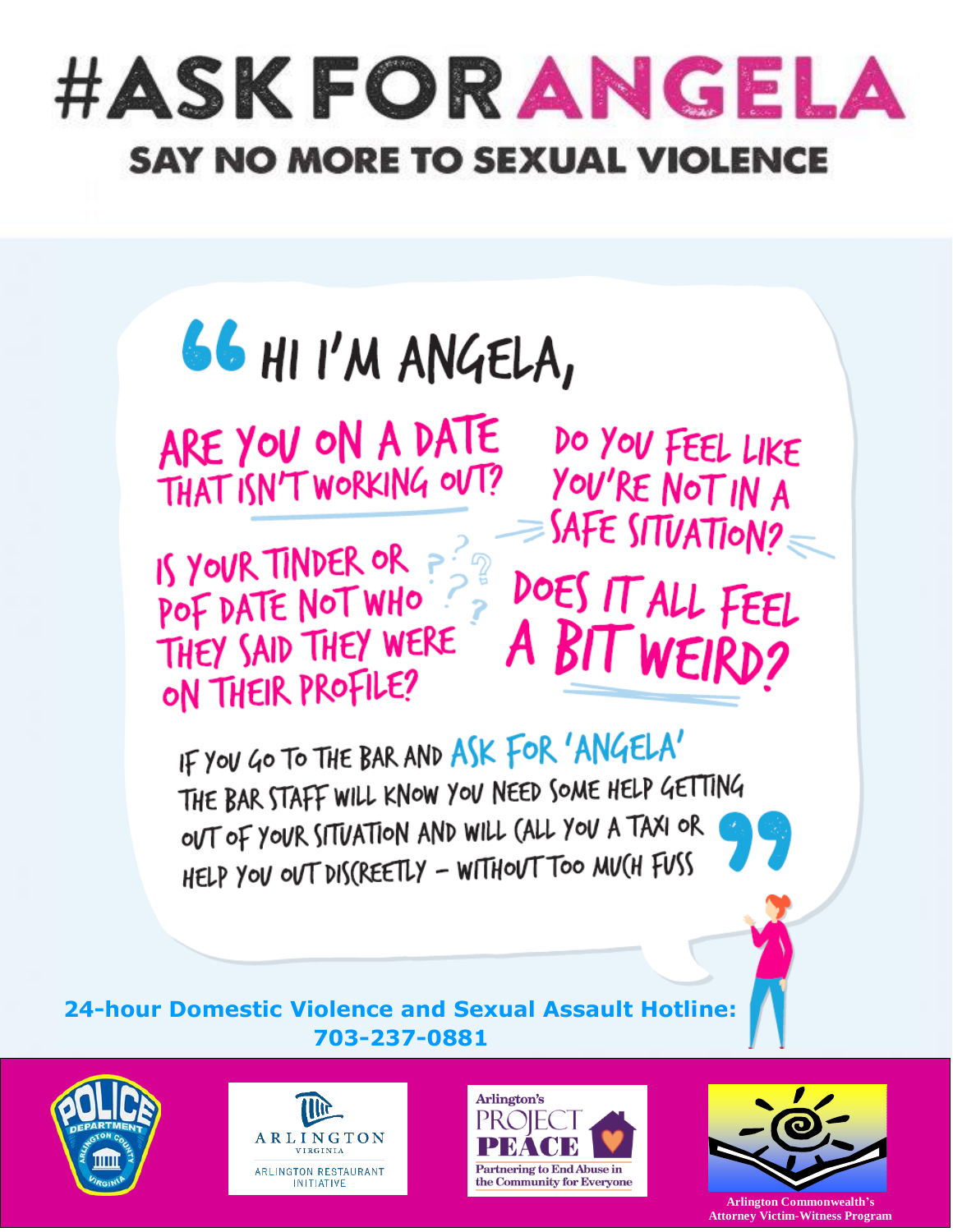





As part of Arlington Restaurant Initiative (ARI), the Arlington County Police Department, Arlington Commonwealth's Attorney Victim-Witness Program, and Project PEACE has introduced the 'Ask For Angela' patron safety program to Arlington County.

'Ask for Angela' was created by Hayley Child, the Substance Misuse Strategy Coordinator for Lincolnshire County Council in 2016: the campaign received rave reviews from members of the public, but has also been endorsed and rolled out in other cities across the UK. **The scheme is focused on supporting those people who feel unsafe, intimidated or threatened.**

**Sexual Harassment** is sexual behavior towards a person without consent. This is the difference between flirting and harassment. It is any behavior that makes a person feel uncomfortable. It could be groping, stalking, verbal threats or sexual comments, overly persistent behavior (e.g. not taking 'no' for an answer) homophobic language, taking photos without consent, flashing, stalking, public masturbation, sexual touching or assault. **The victim and perpetrator can be any gender. The perpetrator does not have to be of the opposite sex to the victim**.



### **How does it work?**

The initiative applies to women, men, straight or LGBT + who may be on a date **or on a night out** but are feeling uncomfortable or even threatened. They can approach the staff of the premises they are in and use the code words "**Is Angela in**?" The staff will then know that the person is in need of assistance and will help to remove them from the situation and call a taxi if necessary. The poster is a visual aid which might provide a vital life-line to someone who finds themselves in a difficult situation and can't get out of it.

'Hi, I'm Angela,' the poster says. 'Are you on a date that isn't working out? Do you feel like you're not in a safe situation? Is your Tinder or POF [Plenty of Fish] date not who they said they were on their profile? Does it all feel a bit weird?'

#### **'Ask for Angela' isn't just for people on dates, there could be someone in your premises acting inappropriately, and if it's happened to one person, there's a good chance this has happened to others.**

If you go to the bar and 'Ask for Angela' the bar staff will know you need some help getting out of your situation and will call you a taxi or help you out discreetly – without too much fuss.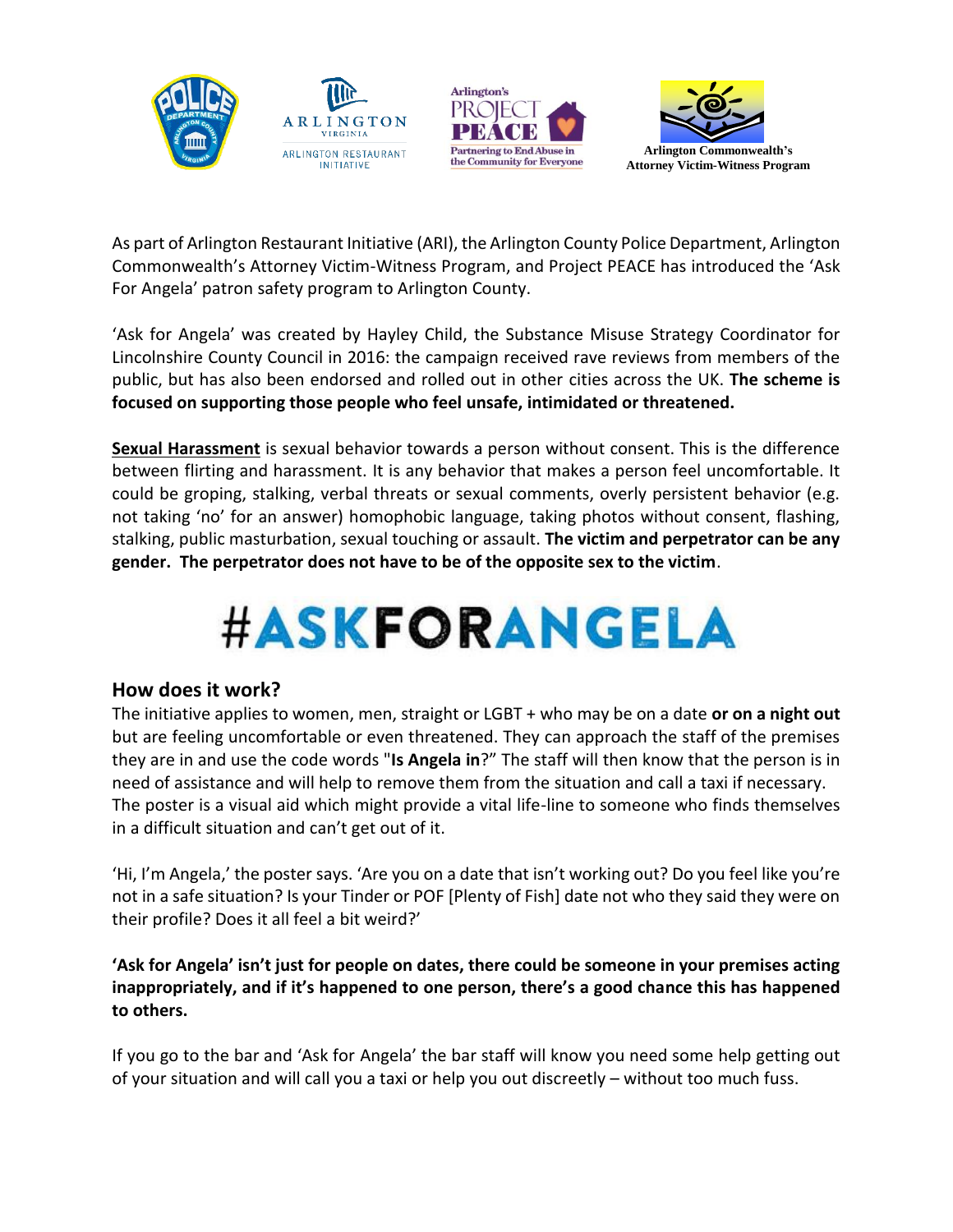## **Guidance for Staff**

One of the difficulties in understanding sexual harassment is that it involves a range o[f behaviors.](https://en.wikipedia.org/wiki/Behavior) In most cases (although not in all cases) it is difficult for the victim to describe what they experienced. Once the scheme is running, we ask that you log any incidents in either your general incident book or create your own 'Ask for Angela' incident log.

#### **Believe them**

This is rule number one, and the easiest way to support a person who is asking for 'Angela', they may be feeling embarrassed or blame themselves. The posters create an environment that doesn't tolerate harassment, but it is how staff respond to a report that makes the biggest impact.

#### **Don't Blame the Victim**

Just because someone may have had several drinks doesn't mean they deserve to be harassed or intimidated. If they are feeling scared, this scheme provides them with a safe way out.

#### **Listen First**

Letting a person speak so you know what they want or need to happen is crucial, e.g. they may not want you to eject a harasser or 'make a fuss' for their own personal safety. Be discreet and show sensitivity for the individuals' needs.

#### **Never Assume**

- Use 'I' sentences not 'you' statements e.g. "I'm sorry that happened" is your failsafe opener – inform the duty manager as soon as you can.
- Often people minimize their own experiences, so if you're hearing about an issue, there's every chance it's happened to multiple people that night.
- All staff should feel confident about responding to a report and hand them over (if necessary) to an appointed member of staff, who has oversight of all safety issues.

You as managers, supervisors, staff and door staff play an important role in creating a safe environment which discourages this sort of behavior. Where staff are vigilant and aware that this behavior is unacceptable they will feel confident in preventing it.

#### **Ask for Angela Additional Information**

Public sexual harassment can be described as "any action or comment between strangers in public a place that is disrespectful, unwelcome, threatening and/or harassing and is motivated by gender, sexual orientation, or gender expression. It can include behavior such as:

- Leers, whistles, honks, kissing noises
- Brushing past repeatedly
- Uninvited comments or conversations
- Groping
- Cornering someone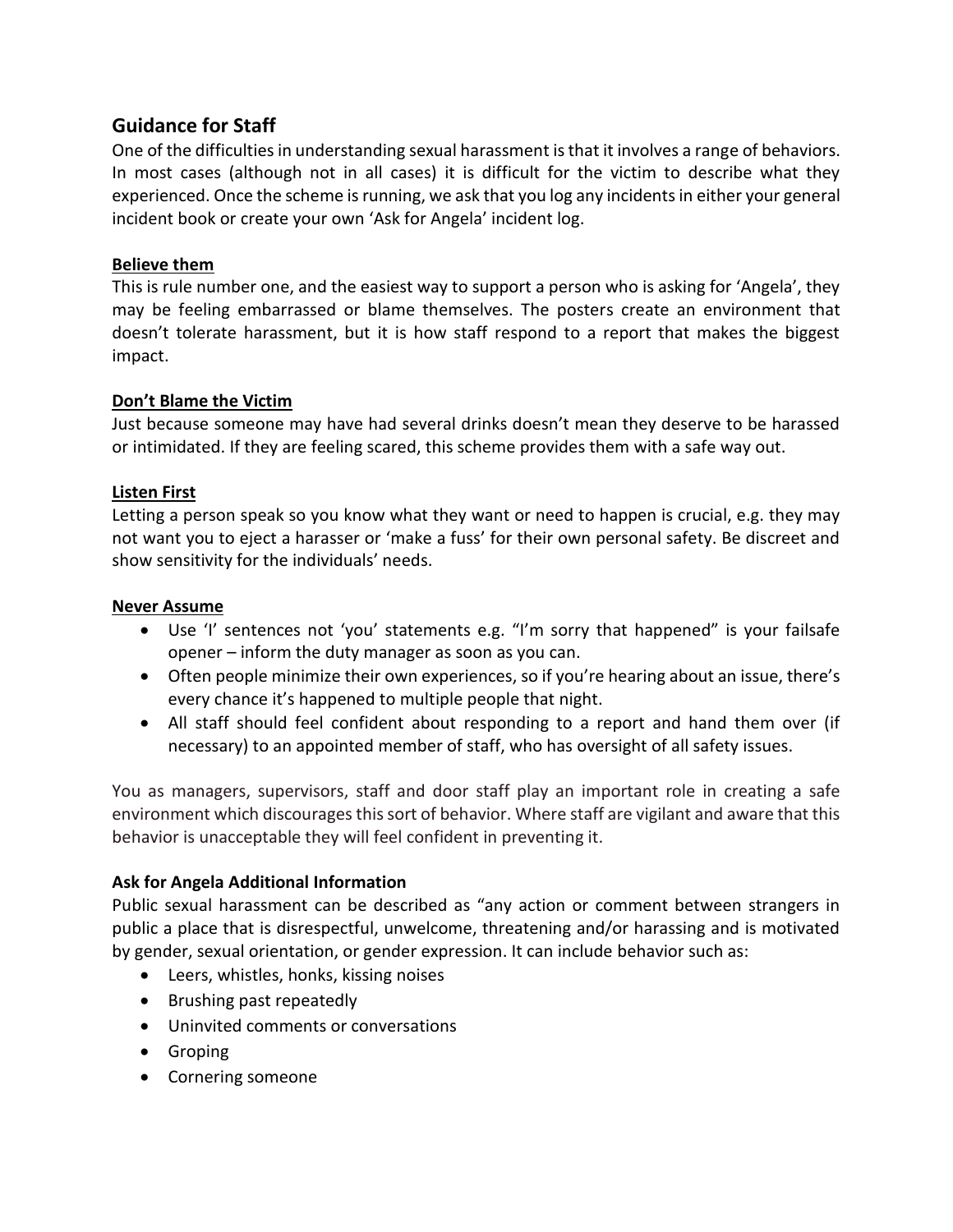#### **Remember there is no stereotypical "type" of harasser, abuser or rapist.**

Most offenders don't fall into some easy stereotype — and in fact, the vast majority are people who know their victims, often well. There is no type, and there may even be people you know and trust who have a history of committing sexual violence.

Harassers often test out new victims with minor violations of social and interpersonal boundaries. For example, they might tell sexual jokes or make sexual comments about their target, ask questions about one's sex life; violate one's personal space with touching, and maintain that it is meant to be nonsexual.

Harassers often dismiss or show a lack of regard for the feelings of their victims; even when assertive attempts are made to put an end to the inappropriate behavior. When confronted about their inappropriate behavior, perpetrators of sexual harassment often act as if they are being victimized, or it is the victim who is at fault. This type of manipulation can make the victim feel guilty about trying to set limits or bringing a complaint against the harasser.